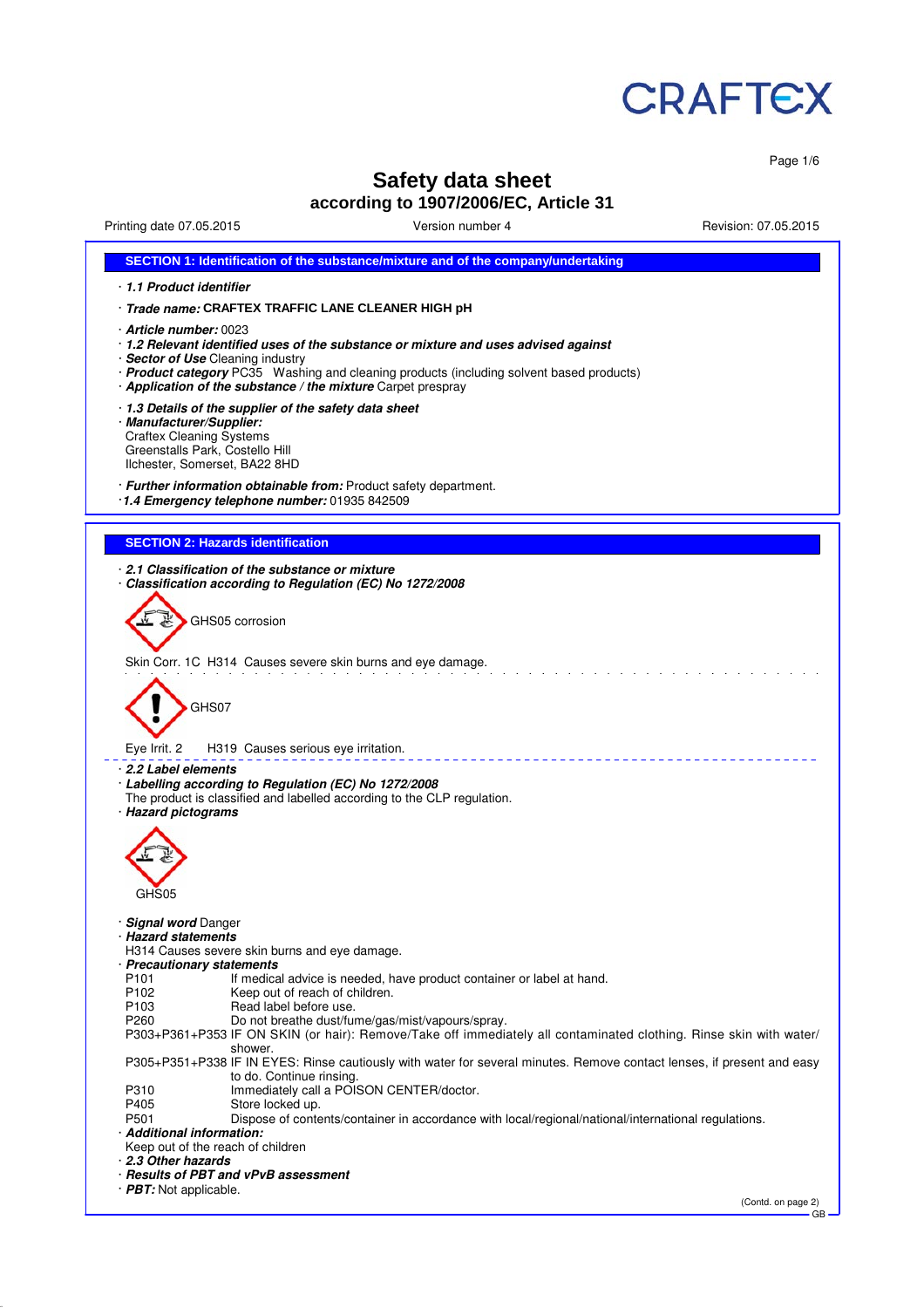# **Safety data sheet according to 1907/2006/EC, Article 31**

Printing date 07.05.2015 **Version number 4** Account 2008 2015 **Revision: 07.05.2015** 

(Contd. of page 1)

≤ 2.5%

### **Trade name: CRAFTEX TRAFFIC LANE CLEANER HIGH pH**

· **vPvB:** Not applicable.

#### **SECTION 3: Composition/information on ingredients**

· **3.2 Chemical characterisation: Mixtures**

· **Description:** Mixture of substances listed below with nonhazardous additions.

#### · **Dangerous components:**

- polymer based on C13-C15 fatty alcohols ethoxylated
- $\leftrightarrow$  Eye Dam. 1, H318;  $\leftrightarrow$  Aquatic Acute 1, H400;  $\leftrightarrow$  Acute Tox. 4, H302

· **Regulation (EC) No 648/2004 on detergents / Labelling for contents**

anionic surfactants, NTA (nitrilotriacetic acid) and salts thereof, EDTA and salts thereof  $\leq 5\%$ 

#### **SECTION 4: First aid measures**

- · **4.1 Description of first aid measures**
- · **General information:** Immediately remove any clothing soiled by the product.
- · **After inhalation:** In case of unconsciousness place patient stably in side position for transportation.
- · **After skin contact:** Immediately wash with water and soap and rinse thoroughly.
- · **After eye contact:** Rinse opened eye for several minutes under running water. Then consult a doctor.
- · **After swallowing:** Drink plenty of water and provide fresh air. Call for a doctor immediately.
- · **4.2 Most important symptoms and effects, both acute and delayed** No further relevant information available.
- · **4.3 Indication of any immediate medical attention and special treatment needed**
- No further relevant information available.

#### **SECTION 5: Firefighting measures**

- · **5.1 Extinguishing media**
- · **Suitable extinguishing agents:** Use fire extinguishing methods suitable to surrounding conditions.
- · **5.2 Special hazards arising from the substance or mixture** No further relevant information available.
- · **5.3 Advice for firefighters**
- · **Protective equipment:** No special measures required.

#### **SECTION 6: Accidental release measures**

- · **6.1 Personal precautions, protective equipment and emergency procedures**
- Wear protective equipment. Keep unprotected persons away.
- · **6.2 Environmental precautions:**
- Dilute with plenty of water.
- Do not allow to enter sewers/ surface or ground water.
- · **6.3 Methods and material for containment and cleaning up:**
- Absorb with liquid-binding material (sand, diatomite, acid binders, universal binders, sawdust). Use neutralising agent.

Dispose contaminated material as waste according to item 13.

- Ensure adequate ventilation.
- · **6.4 Reference to other sections**
- See Section 7 for information on safe handling.
- See Section 8 for information on personal protection equipment.
- See Section 13 for disposal information.

# **SECTION 7: Handling and storage**

#### · **7.1 Precautions for safe handling**

Ensure good ventilation/exhaustion at the workplace. Prevent formation of aerosols.

· **Information about fire - and explosion protection:** No special measures required.

#### · **7.2 Conditions for safe storage, including any incompatibilities**

· **Storage:**

· **Requirements to be met by storerooms and receptacles:** No special requirements.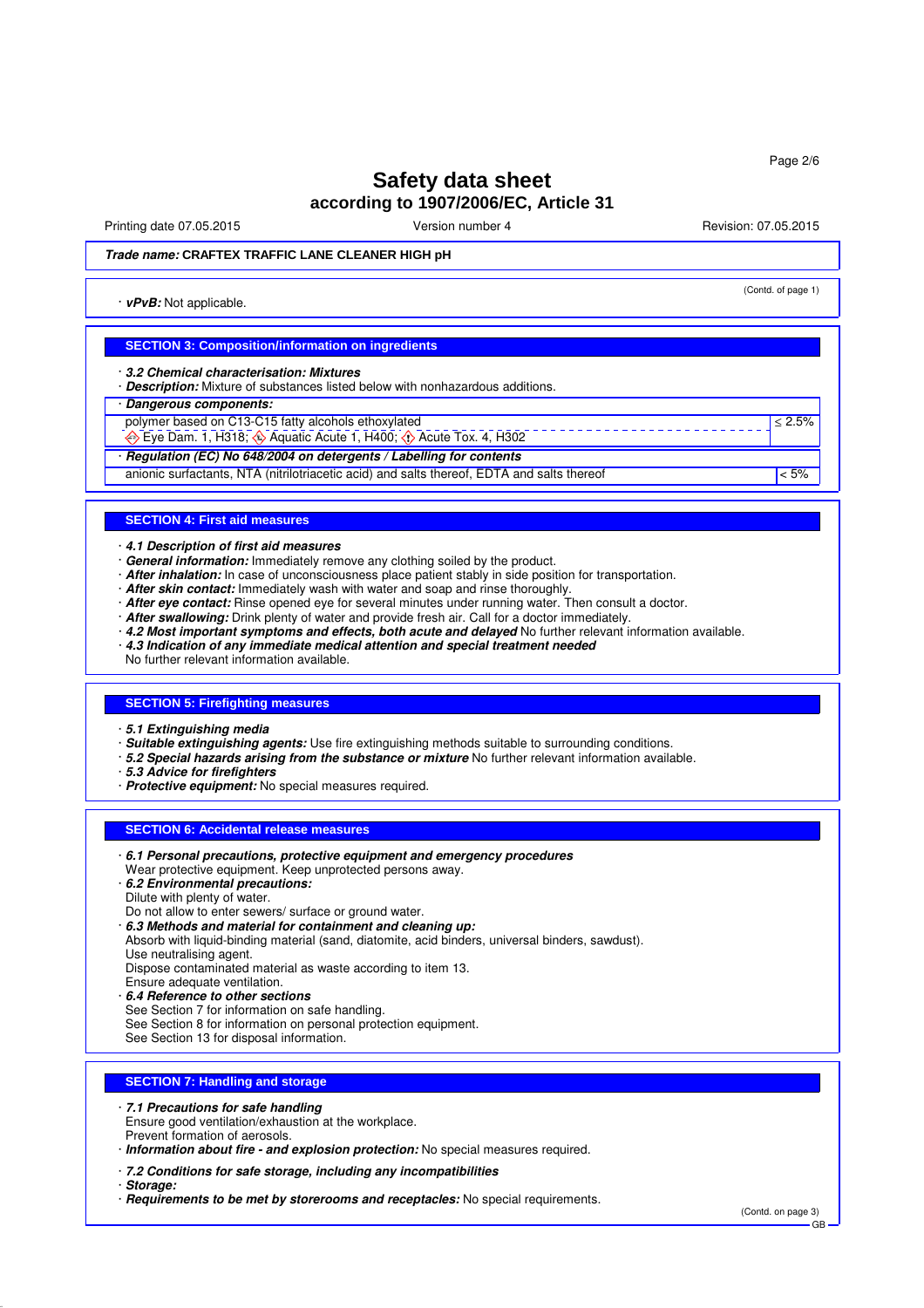Page 3/6

# **Safety data sheet according to 1907/2006/EC, Article 31**

Printing date 07.05.2015 **Version number 4** Account 2008 2015 **Revision: 07.05.2015** 

(Contd. of page 2)

## **Trade name: CRAFTEX TRAFFIC LANE CLEANER HIGH pH**

· **Information about storage in one common storage facility:** Not required.

· **Further information about storage conditions:** Keep container tightly sealed.

· **7.3 Specific end use(s)** No further relevant information available.

## **SECTION 8: Exposure controls/personal protection**

- · **Additional information about design of technical facilities:** No further data; see item 7.
- · **8.1 Control parameters**
- · **Ingredients with limit values that require monitoring at the workplace:**
- The product does not contain any relevant quantities of materials with critical values that have to be monitored at the workplace

#### · **Additional information:** The lists valid during the making were used as basis.

- · **8.2 Exposure controls**
- · **Personal protective equipment:**
- · **General protective and hygienic measures:**
- Keep away from foodstuffs, beverages and feed. Immediately remove all soiled and contaminated clothing
- Wash hands before breaks and at the end of work.
- Avoid contact with the eyes and skin.
- · **Respiratory protection:**

In case of brief exposure or low pollution use respiratory filter device. In case of intensive or longer exposure use selfcontained respiratory protective device.

· **Protection of hands:**



Protective gloves

The glove material has to be impermeable and resistant to the product/ the substance/ the preparation. Due to missing tests no recommendation to the glove material can be given for the product/ the preparation/ the chemical

#### mixture.

- Selection of the glove material on consideration of the penetration times, rates of diffusion and the degradation · **Material of gloves**
- 

The selection of the suitable gloves does not only depend on the material, but also on further marks of quality and varies from manufacturer to manufacturer. As the product is a preparation of several substances, the resistance of the glove material can not be calculated in advance and has therefore to be checked prior to the application.

#### · **Penetration time of glove material**

The exact break through time has to be found out by the manufacturer of the protective gloves and has to be observed. · **Eye protection:**



Tightly sealed goggles

| . 9.1 Information on basic physical and chemical properties<br><b>General Information</b><br>Appearance: |                 |                    |
|----------------------------------------------------------------------------------------------------------|-----------------|--------------------|
| Form:                                                                                                    | Liguid          |                    |
| Colour:                                                                                                  | Dark green      |                    |
| · Odour:                                                                                                 | Characteristic  |                    |
| Odour threshold:                                                                                         | Not determined. |                    |
| $\cdot$ pH-value at 20 $\degree$ C:                                                                      | 12              |                    |
| Change in condition<br>Melting point/Melting range:                                                      | Undetermined.   |                    |
| Boiling point/Boiling range:                                                                             | 100 $\degree$ C |                    |
|                                                                                                          |                 | (Contd. on page 4) |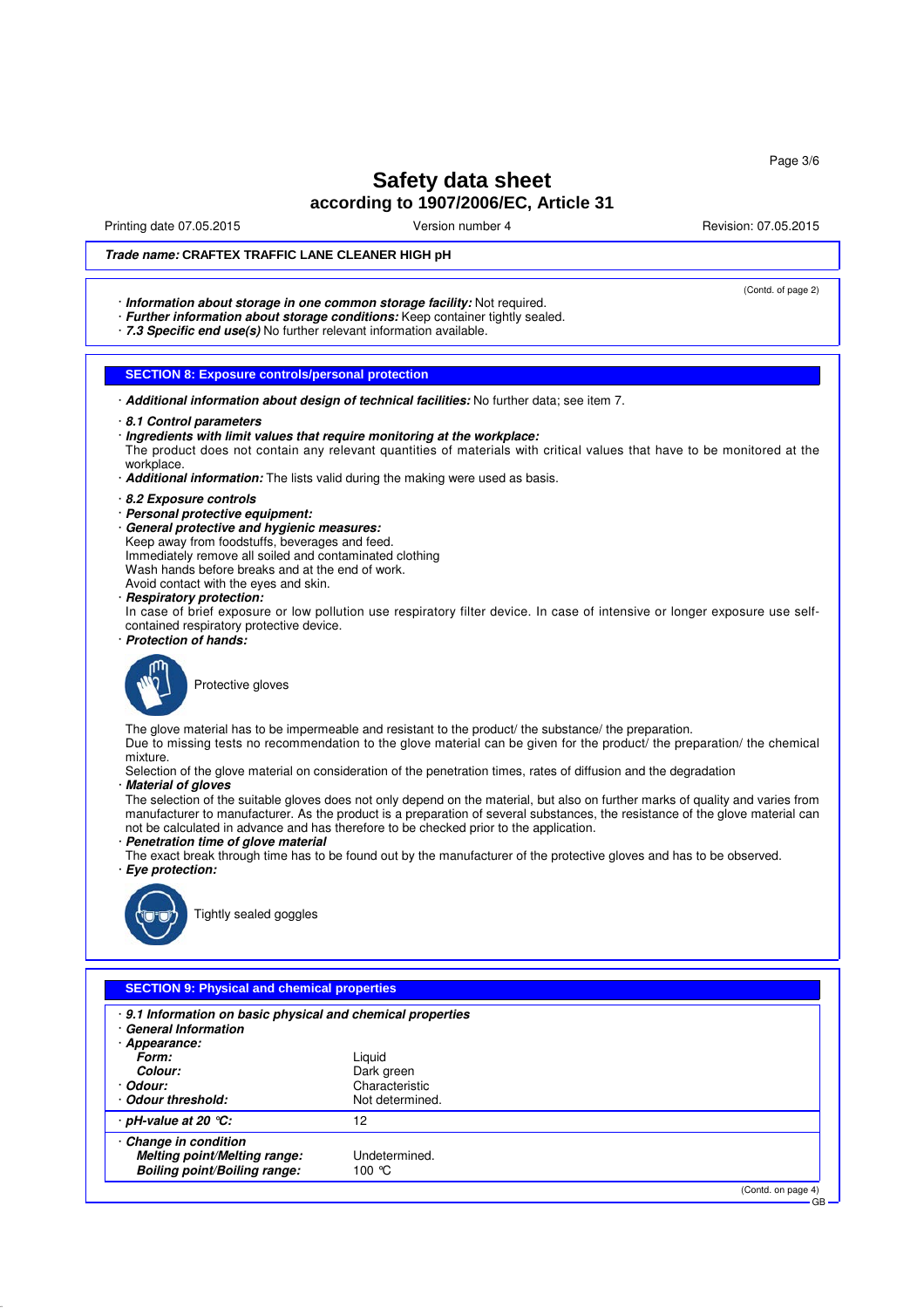# **Safety data sheet according to 1907/2006/EC, Article 31**

Printing date 07.05.2015 Version number 4 Revision: 07.05.2015

# **Trade name: CRAFTEX TRAFFIC LANE CLEANER HIGH pH**

|                                                                               | (Contd. of page 3)                                                       |
|-------------------------------------------------------------------------------|--------------------------------------------------------------------------|
| · Flash point:                                                                | 101 $\degree$ C                                                          |
| · Flammability (solid, gaseous):                                              | Not applicable.                                                          |
| · Ignition temperature:                                                       |                                                                          |
| Decomposition temperature:                                                    | Not determined.                                                          |
| · Self-igniting:                                                              | Product is not selfigniting.                                             |
| · Danger of explosion:                                                        | Product does not present an explosion hazard.                            |
| · Explosion limits:<br>Lower:<br>Upper:                                       | Not determined.<br>Not determined.                                       |
| · Vapour pressure:                                                            | Not determined.                                                          |
| <b>Density:</b><br>· Relative density<br>Vapour density<br>· Evaporation rate | Not determined.<br>Not determined.<br>Not determined.<br>Not determined. |
| · Solubility in / Miscibility with<br>water:                                  | Fully miscible.                                                          |
| · Partition coefficient (n-octanol/water): Not determined.                    |                                                                          |
| · Viscosity:<br>Dynamic:<br>Kinematic:                                        | Not determined.<br>Not determined.                                       |
| · Solvent content:<br>Organic solvents:                                       | 1.1%                                                                     |
| <b>Solids content:</b><br>9.2 Other information                               | 1.3%<br>No further relevant information available.                       |

#### **SECTION 10: Stability and reactivity**

- · **10.1 Reactivity**
- · **10.2 Chemical stability**
- · **Thermal decomposition / conditions to be avoided:** No decomposition if used according to specifications.
- · **10.3 Possibility of hazardous reactions** No dangerous reactions known.
- · **10.4 Conditions to avoid** No further relevant information available.
- · **10.5 Incompatible materials:** No further relevant information available.
- · **10.6 Hazardous decomposition products:** No dangerous decomposition products known.

#### **SECTION 11: Toxicological information**

- · **11.1 Information on toxicological effects**
- · **Acute toxicity:**
- · **Primary irritant effect:**
- · **on the skin:** Caustic effect on skin and mucous membranes.
- · **on the eye:** Strong caustic effect.
- · **Sensitisation:** No sensitising effects known.
- · **Additional toxicological information:**

The product shows the following dangers according to the calculation method of the General EU Classification Guidelines for Preparations as issued in the latest version: Corrosive

Swallowing will lead to a strong caustic effect on mouth and throat and to the danger of perforation of esophagus and stomach.

#### **SECTION 12: Ecological information**

- · **12.1 Toxicity**
- · **Aquatic toxicity:** No further relevant information available.

(Contd. on page 5)

GB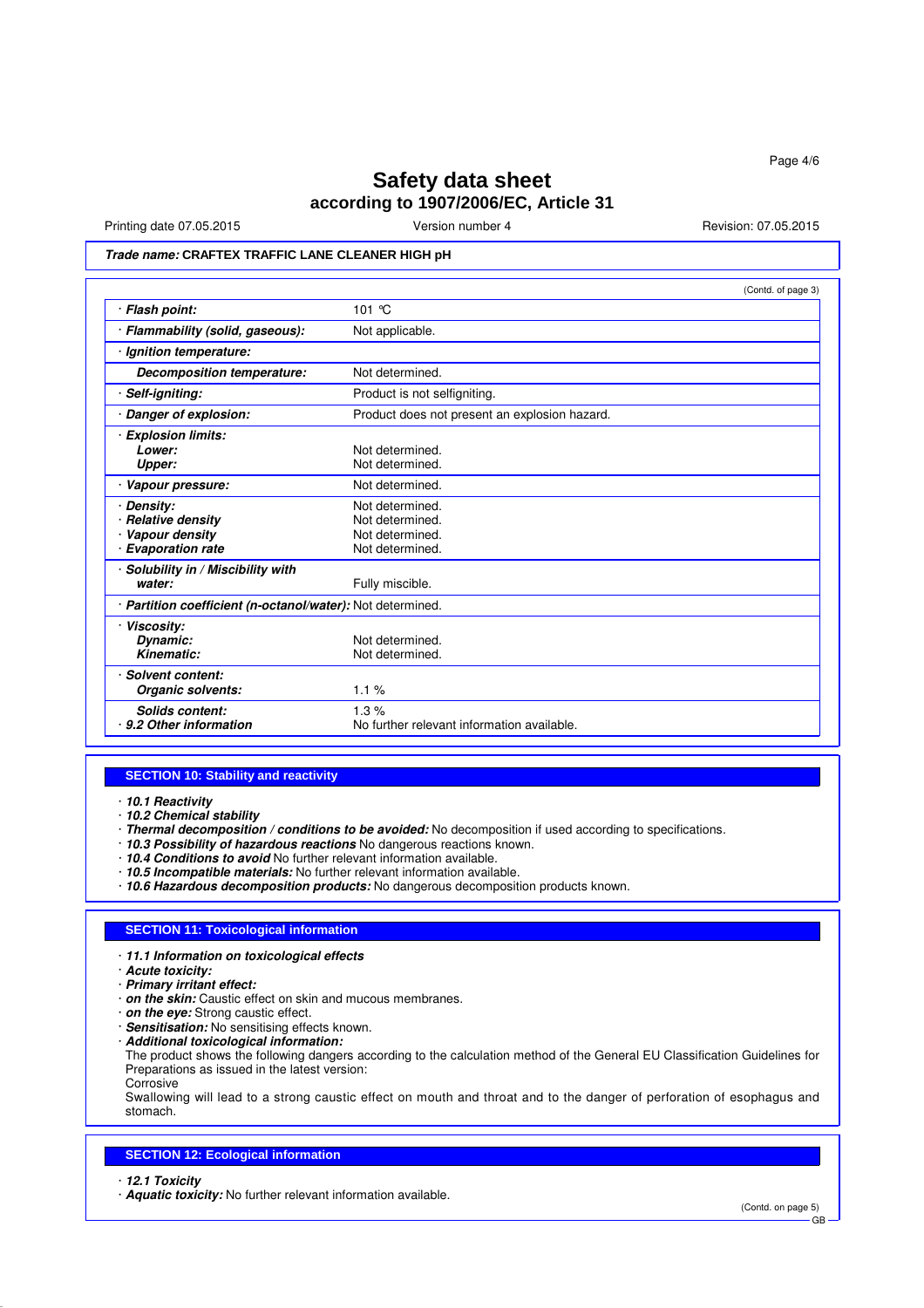Page 5/6

# **Safety data sheet according to 1907/2006/EC, Article 31**

Printing date 07.05.2015 **Version number 4** Account 2008 2015 **Revision: 07.05.2015** 

(Contd. of page 4)

## **Trade name: CRAFTEX TRAFFIC LANE CLEANER HIGH pH**

· **12.2 Persistence and degradability** No further relevant information available.

- · **12.3 Bioaccumulative potential** No further relevant information available.
- · **12.4 Mobility in soil** No further relevant information available.
- · **Additional ecological information:**
- · **General notes:**

Water hazard class 1 (German Regulation) (Self-assessment): slightly hazardous for water

Do not allow undiluted product or large quantities of it to reach ground water, water course or sewage system.

Must not reach sewage water or drainage ditch undiluted or unneutralised.

Rinse off of bigger amounts into drains or the aquatic environment may lead to increased pH-values. A high pH-value harms aquatic organisms. In the dilution of the use-level the pH-value is considerably reduced, so that after the use of the product the aqueous waste, emptied into drains, is only low water-dangerous.

· **12.5 Results of PBT and vPvB assessment**

· **PBT:** Not applicable.

· **vPvB:** Not applicable.

· **12.6 Other adverse effects** No further relevant information available.

#### **SECTION 13: Disposal considerations**

- · **13.1 Waste treatment methods**
- · **Recommendation** Must not be disposed together with household waste. Do not allow product to reach sewage system.
- · **Uncleaned packaging:**
- · **Recommendation:** Disposal must be made according to official regulations.
- · **Recommended cleansing agents:** Water, if necessary together with cleansing agents.

| <b>SECTION 14: Transport information</b>                                          |                          |  |
|-----------------------------------------------------------------------------------|--------------------------|--|
| 14.1 UN-Number<br>· ADR, ADN, IMDG, IATA                                          | None                     |  |
| · 14.2 UN proper shipping name<br>· ADR, ADN, IMDG, IATA                          | None                     |  |
| 14.3 Transport hazard class(es)                                                   |                          |  |
| · ADR, ADN, IMDG, IATA<br>· Class                                                 | None                     |  |
| 14.4 Packing group<br>· ADR, IMDG, IATA                                           | None                     |  |
| 14.5 Environmental hazards:<br>· Marine pollutant:                                | <b>No</b>                |  |
| 14.6 Special precautions for user                                                 | Not applicable.          |  |
| · 14.7 Transport in bulk according to Annex II of<br>MARPOL73/78 and the IBC Code | Not applicable.          |  |
| · UN "Model Regulation":                                                          | $\overline{\phantom{a}}$ |  |

#### **SECTION 15: Regulatory information**

- · **15.1 Safety, health and environmental regulations/legislation specific for the substance or mixture** No further relevant information available.
- · **15.2 Chemical safety assessment:** A Chemical Safety Assessment has not been carried out.

#### **SECTION 16: Other information**

This information is based on our present knowledge. However, this shall not constitute a guarantee for any specific product features and shall not establish a legally valid contractual relationship.

#### · **Relevant phrases**

H302 Harmful if swallowed.

H318 Causes serious eye damage.

(Contd. on page 6)

GB